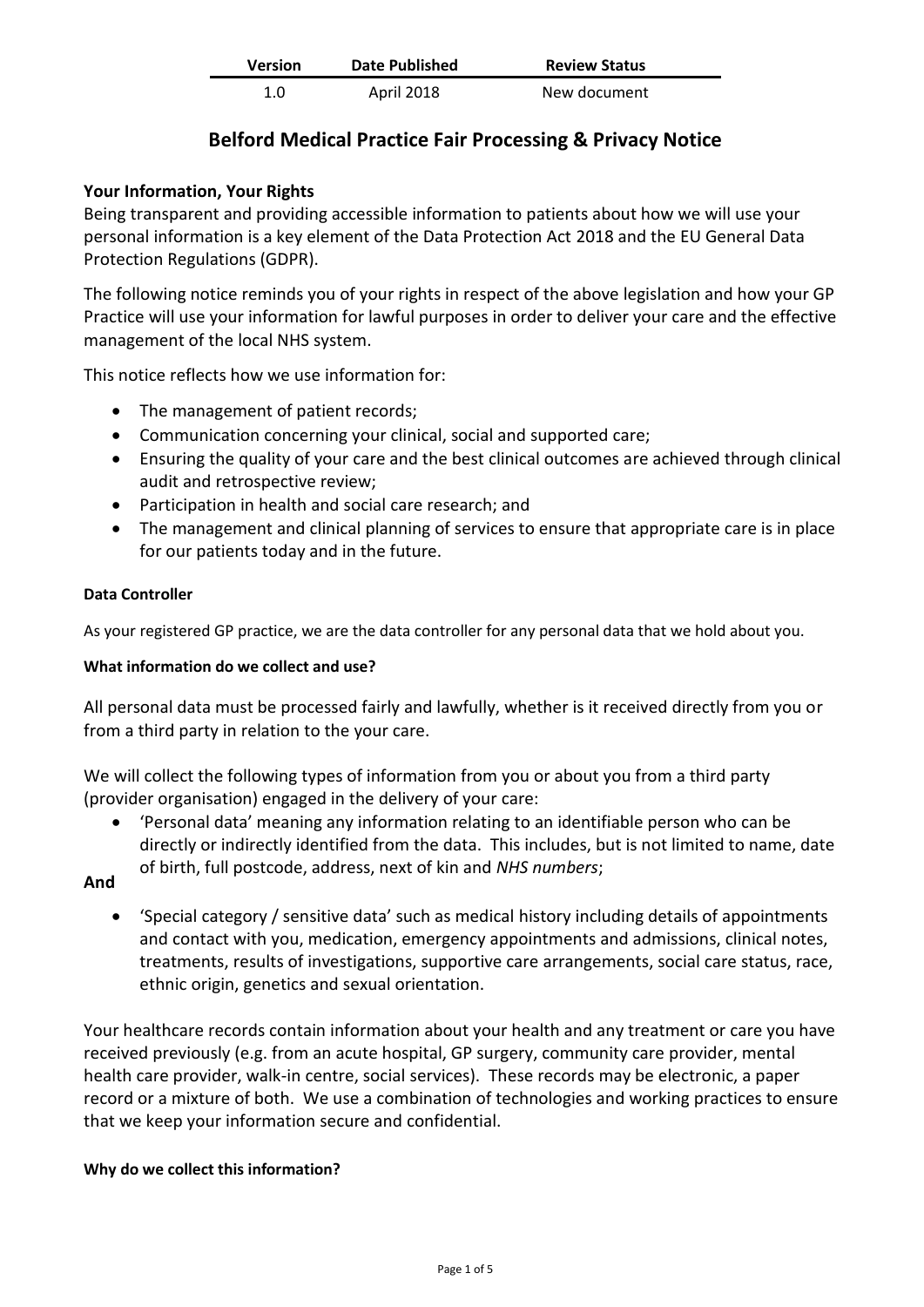The NHS Act 2006 and the Health and Social Care Act 2012 invests statutory functions on GP Practices to promote and provide the health service in England, improve quality of services, reduce inequalities, conduct research, review performance of services and deliver education and training. To do this we will need to process your information in accordance with current data protection legislation to:

- Protect your vital interests;
- Pursue our legitimate interests as a provider of medical care, particularly where the individual is a child or a vulnerable adult;
- Perform tasks in the public's interest;
- Deliver preventative medicine, medical diagnosis, medical research; and
- Manage the health and social care system and services.

## **How is the information collected?**

Your information will be collected either electronically using secure NHS Mail or a secure electronic transferred over an NHS encrypted network connection. In addition physical information will be sent to your practice. This information will be retained within your GP's electronic patient record or within your physical medical records.

## **Who will we share your information with?**

In order to deliver and coordinate your health and social care, we may share information with the following organisations:

- Local GP Practices in order to deliver extended primary care services
- NHS Hospitals
- 111 and Out of Hours Service
- Local Social Services and Community Care services
- Voluntary Support Organisations commissioned to provide services by Northumberland CCG.

Your information will only be shared if it is appropriate for the provision of your care or required to satisfy our statutory function and legal obligations.

Your information will not be transferred outside of the European Union.

Whilst we might share your information with the above organisations, we may also receive information from them to ensure that your medical records are kept up to date and so that your GP can provide the appropriate care.

In addition we received data from NHS Digital (as directed by the Department of Health) such as the uptake of flu vaccinations and disease prevalence in order to assist us to improve "out of hospital care".

### **How do we maintain the confidentiality of your records?**

We are committed to protecting your privacy and will only use information that has been collected lawfully. Every member of staff who works for an NHS organisation has a legal obligation to keep information about you confidential. We maintain our duty of confidentiality by conducting annual training and awareness, ensuring access to personal data is limited to the appropriate staff and information is only shared with organisations and individuals that have a legitimate and legal basis for access.

Information is not held for longer than is necessary. We will hold your information in accordance with the Records Management Code of Practice for Health and Social Care 2016.

### **Consent Objections and Rights**

### **Do I need to give my consent?**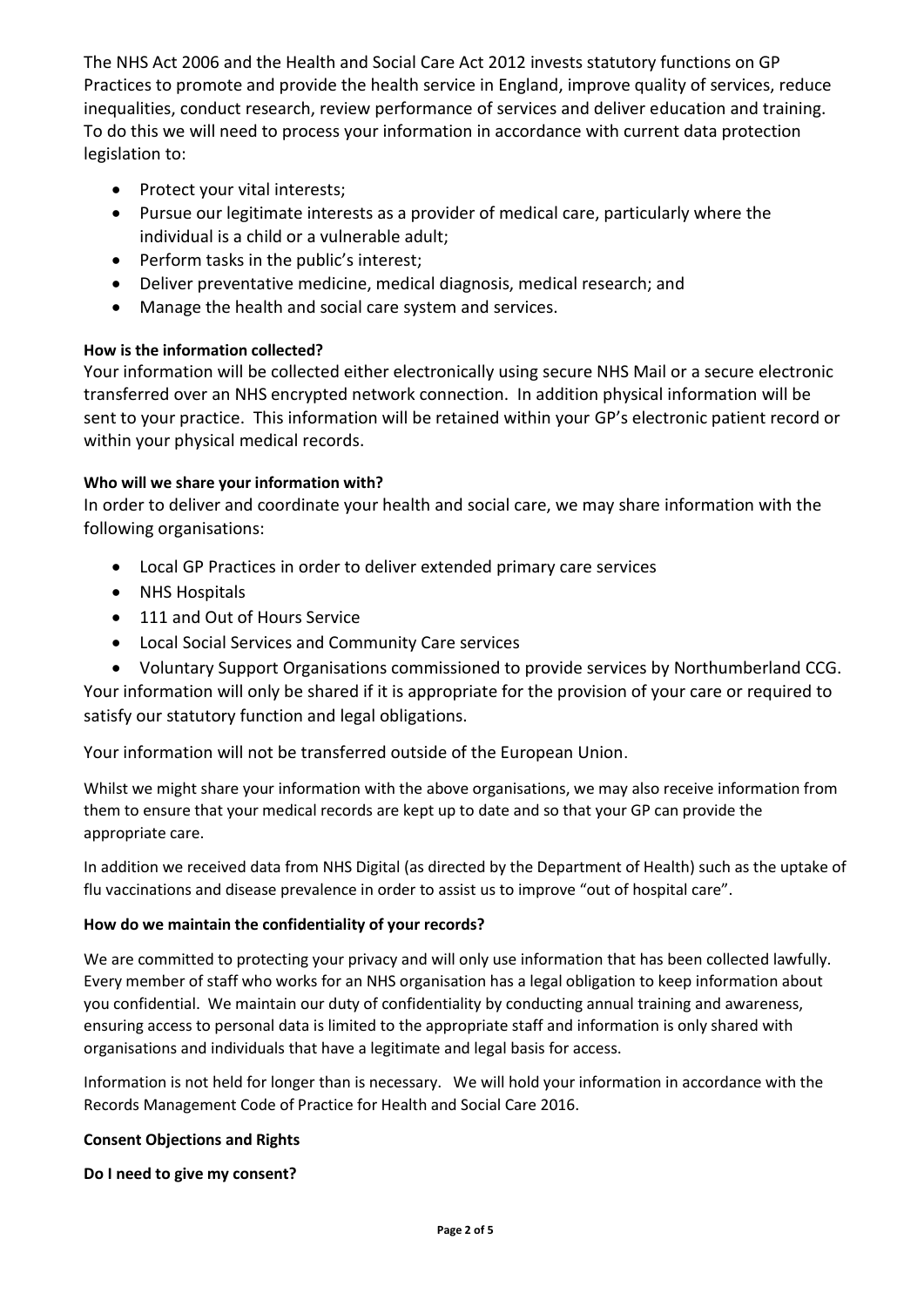The GDPR sets a high standard for consent. Consent means offering people genuine choice and control over how their data is used. When consent is used properly, it helps you build trust and enhance your reputation. However consent is only one potential lawful basis for processing information. Therefore your GP practice may not need to seek your explicit consent for every instance of processing and sharing your information, on the condition that the processing is carried out in accordance with this notice. Your GP Practice will contact you if they are required to share your information for any other purpose which is not mentioned within this notice. Your consent will be documented within your electronic patient record.

#### **What will happen if I withhold my consent or raise an objection?**

#### **Your right to withdraw consent for us to share your personal information**

The national data opt-out is a new service that allows people to opt out of their confidential patient information being used for research and planning. It was introduced on 25 May 2018, providing a facility for individuals to opt-out from the use of their data for research or planning purposes. The national data opt-out replaces the previous 'type 2' opt-out, which required NHS Digital not to share a patient's confidential patient information for purposes beyond their individual care. Any patient that had a type 2 opt-out has had it automatically converted to a national data opt-out from 25 May 2018 and has received a letter giving them more information and a leaflet explaining the new national data opt-out. If a patient wants to change their choice, they can use the new service to do this. You can find out more from the practice or by clicking here <https://www.nhs.uk/your-nhs-data-matters/>

You have the right to write to withdraw your consent at any time for any particular instance of processing, provided consent is the legal basis for the processing. Please contact your GP Practice for further information and to raise your objection.

#### **Right of Access to Your Personal Information**

We will tell you if we use your personal information, what that information is and why we use it. We will also tell you where we obtained the information from and with whom we share your information. Under this right we have to tell you how long we intend to keep your information for.

You are entitled to obtain a copy of the personal information held about you by the practice. You can view this or request copies of the records by making a **[subject access request.](https://ico.org.uk/for-the-public/personal-information/)** Any request to access or obtain a copy of this information will be considered in line with the data protection legislation. This is generally free of charge unless your request is very complicated and/or unreasonably excessive; if you require further copies of information already provided to you we may charge a reasonable administrative fee. If you want to access your data you can contact us using the contact details at the top of this notice. Under special circumstances, some information may be withheld.

#### **Right to Rectification**

This right allows you to ask for any information you believe to be inaccurate or incomplete to be corrected and completed. We are allowed one month from the date of your request in which to perform any such corrections or add supplementary statements. We will communicate any rectification of information to anyone to whom it has been disclosed unless this is not possible or involves disproportionate effort. We will tell you who those recipients are if you ask us.

#### **Right to Data Portability**

The purpose of this new right is to give a person more control over their personal information. Data Portability means you have the right to receive a copy of personal information which you have given us in a structured, commonly-used, machine-readable format and to have it transferred directly to another 'controller' where technically possible. This right only applies to information which is processed by automated means and where you have given consent to the processing or where processing is necessary for the performance of a contract. It does not apply if the processing is needed to comply with a legal obligation, our official duties or is for a task carried out in the public interest. It is therefore unlikely to apply to any of the processing carried out by the practice.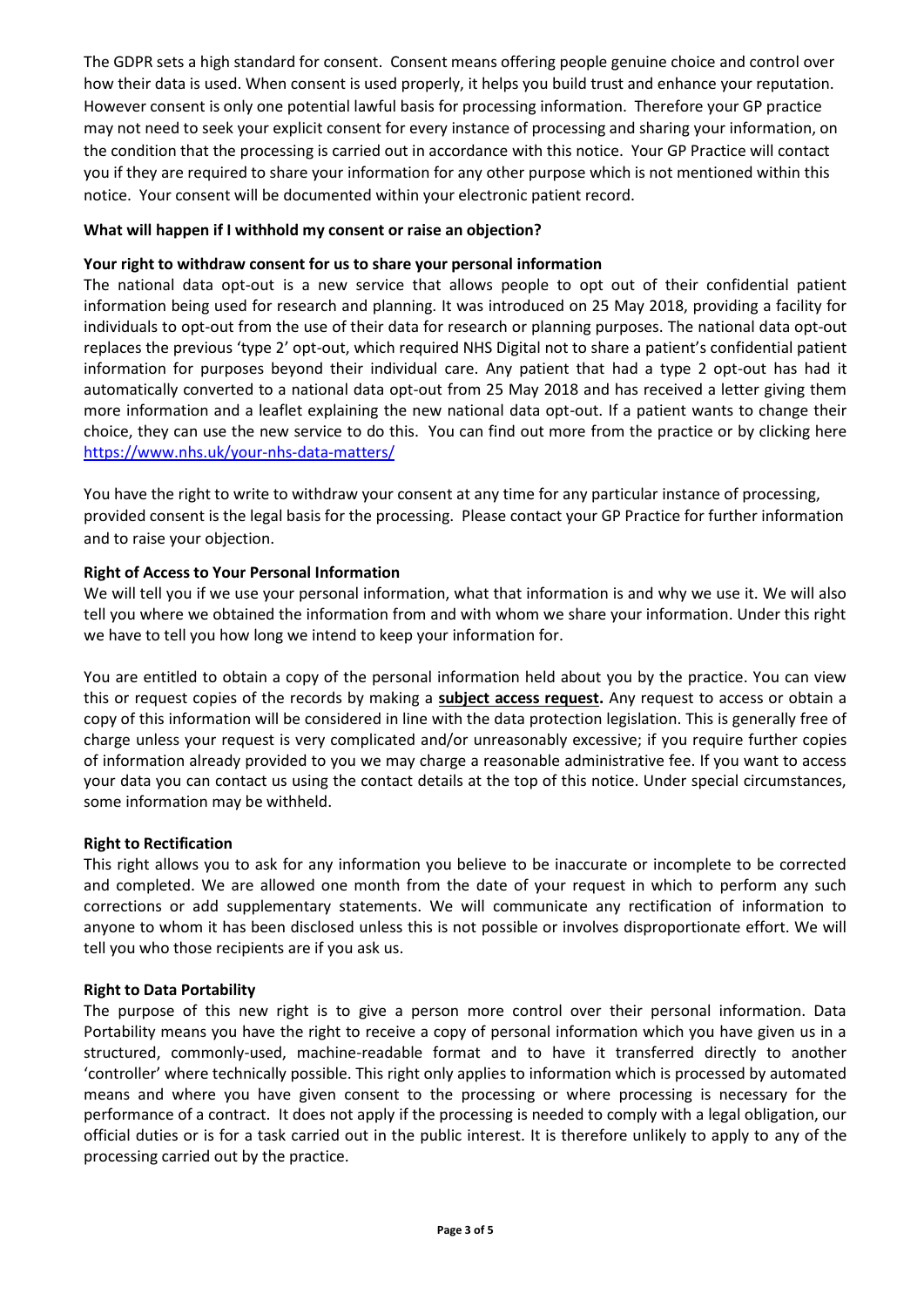### **Right to Object**

You can object to the processing of your personal information if the processing activity is necessary for the performance of a task carried out in connection with our lawful, official duties or those of a third party, or a task carried out in the public interest. We could refuse to comply with a request only where we could show that there was an overriding legal reason or if we need to process the information in relation to a legal claim.

You also have a separate right to object to processing if it is for direct marketing purposes. We do not use your information in this way but if we did we would tell you about it. This right also includes a specific right to object to research uses except where this is done in the public interest.

#### **Automated Decision-Making, Including Profiling**

Profiling means any form of automated processing (i.e. processed by a computer and not a human being) of personal information used to analyse, evaluate or predict things about someone; this can include things like someone's health, personal preferences, interests, economic situation, reliability, performance at work behaviour, location or movements.

Under this right you can ask not to be subject to a decision made solely by automated means, including any profiling, which affects you in a legal way or has a similar significant effect. Automated decision-making and profiling is not allowed if it involves certain types of information; these 'special categories' of information are deemed to carry more sensitivity therefore we cannot use your health information for automated decisionmaking or profiling unless we have your explicit consent or there is substantial public interest allowing us to do so. We currently do not carry out any automated decision-making, including profiling.

#### **Health Risk Screening / Risk Stratification**

Health Risk Screening or Risk Stratification is a process that helps your GP to determine whether you are at risk of an unplanned admission or deterioration in health. By using selected information such as age, gender, NHS numbers, diagnosis, existing long term condition(s), medication history, patterns of hospital attendances, admissions and periods of access to community care your GP will be able to judge if you are likely to need more support and care from time to time, or if the right services are in place to support the local population's needs.

To summarise Risk Stratification is used in the NHS to:

- Help decide if a patient is at a greater risk of suffering from a particular condition;
- Prevent an emergency admission;
- Identify if a patient needs medical help to prevent a health condition from getting worse; and/or
- Review and amend provision of current health and social care services.

Your GP will routinely conduct the risk stratification process outside of your GP appointment. This process is conducted electronically and without human intervention. The resulting report is then reviewed by a multidisciplinary team of staff within the Practice. This may result in contact being made with you if alterations to the provision of your care are identified.

As mentioned above, you have the right to object to your information being used in this way. However you should be aware that your objection may have a negative impact on the timely and proactive provision of your direct care. Please contact the Practice Manager to discuss how disclosure of your personal data can be limited.

#### **Sharing of Electronic Patient Records within the NHS**

Electronic patient records are kept in most places where you receive healthcare. Our local electronic systems SystmOne, enables your record to be shared with organisations involved in your direct care, such as:

• GP practices